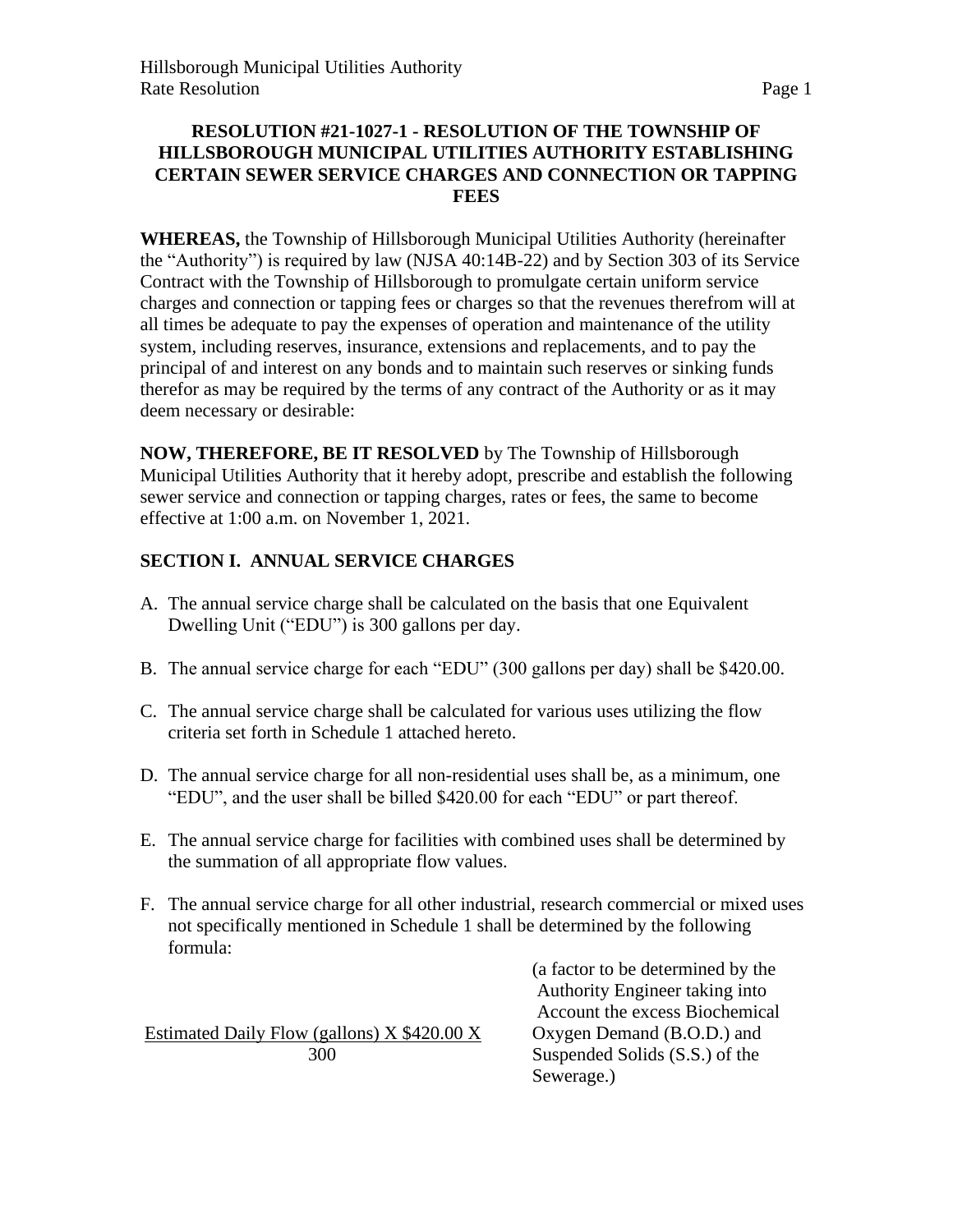In utilizing this formula:

- 1. All analysis shall be in accordance with the current edition of "Standard Methods for the Examination of Water and Waste Water" published by the American Public Health Association, the American Water Works Association and the Water Environment Federation, which methods and definitions are adopted by reference herein. A copy of said edition shall be on file with the Executive Director of the Authority.
- 2. The estimated daily flow shall be determined by the Authority Engineer according to accepted engineering standards and practices, and this determination shall be filed with the Authority.
- G. Where the Authority determines that any customer, residential or non-residential, is discharging a combination of sewerage and storm water or drainage or water from any source into the lines of the Authority in excess of the estimated basic standard of 300 gallons per day for an EDU, the Authority shall determine the quantity of such excess and may charge therefor \$420.00 per year for each 300 gallons per day or part thereof of such estimate or actual flow which is in excess of the aforesaid basic standard. Such charge shall be in addition to the annual charge to such customer set forth in Schedule 1 hereof, and will be added to the billing of such customer for the next quarter following the quarter when such excess has been determined.

### **SECTION II. BULK RATE SERVICE CHARGES**

The Authority may, at its discretion, and subject to formal written agreement, accept as a customer and permit the connection of a sewer collection system formerly owned and operated as an entity separate and apart from the Authority's facilities. Such customer shall be referred to as a "Bulk Customer".

Service charges for a "Bulk Customer" shall be based on metered flow at the same rate per gallon as a single-family residential dwelling and shall be calculated annually based on the average annual flow per unit. In the event, however, that the owner of such system retains responsibility for some portion of the administration or operation of said system, the annual service charges shall be reduced by calculating the percentage of the total annual operating budget represented by those budget line-item appropriations for which the owner will retain responsibility. The resulting service charge shall be the "Bulk Rate". The "Bulk Rate" will be set forth in the agreement and the percentage reduction shall be recalculated annually upon final adoption of the annual operating budget.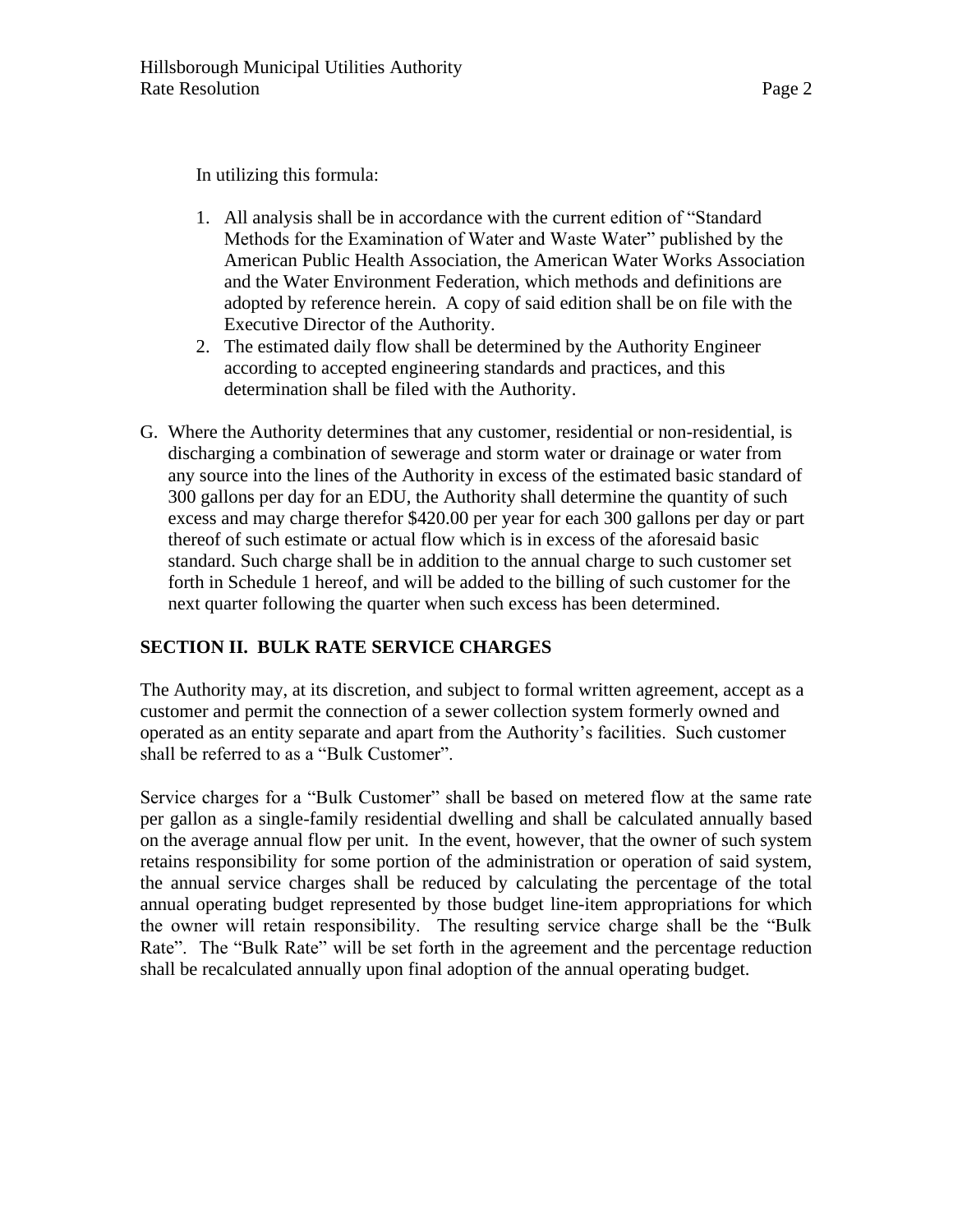#### **SECTION III. METERED FLOWS – NON-RESIDENTIAL USERS**

In all cases of non-residential uses set forth in Schedule 1, any customer being charged for daily flows at or in excess of 15,000 gallons per day, may, on application to the Authority, and with its permission, install a meter at the expense of the customer to continuously measure the flow for the purpose of assisting the Authority Engineer to determine rates and charges utilizing the formula set forth in Paragraph E of Section I. The Authority may consider applications from customers being charged for less than the minimum annual flow set forth herein, but such consideration shall be solely within the discretion of the Authority.

The customer shall give to the Authority, its agents and officers, the right of access to such meters at all reasonable times and the right to inspect all flow records. The Authority may from time to time require any customer to install a meter at such customer's expense. All meters installed hereunder shall meet the design and installation standards of the Authority and shall be approved by the Authority Engineer.

The Authority shall have the right to recompute the estimated daily flow of effluent in gallons. In the event that such a precomputation shows that the actual flow is in excess or less than the estimated flow, the Authority shall bill the customer on the basis of the actual flow commencing with the next quarter's billing at the rate of \$2,800.00 for every 2,000 gallons or part thereof.

#### **SECTION IV. CONNECTION OR TAPPING FEES**

In addition to the annual service charges or rates established in Section I hereof, the Authority hereby adopts, prescribes and establishes the following connection or tapping fees as authorized by N.J.S.A. 40:14B-22. The connection or tapping fees are calculated in accordance with the provisions of N.J.S.A. 40:14B-22 and shall be recalculated at the end of each fiscal year.

| Single family residential dwelling    | \$2,822 |
|---------------------------------------|---------|
| Multiple family residential dwellings |         |
| Including townhouses, condominiums,   |         |
| and apartments.                       |         |
| 1 bedroom unit                        | \$1,693 |
| 2 bedroom unit                        | \$2,399 |
| 3 bedroom unit                        | \$2,822 |
| Senior housing (age restricted):      |         |
| 1 bedroom unit                        | \$1,044 |
| 2 bedroom unit                        | \$1,609 |
| 3 bedroom unit                        | \$2,117 |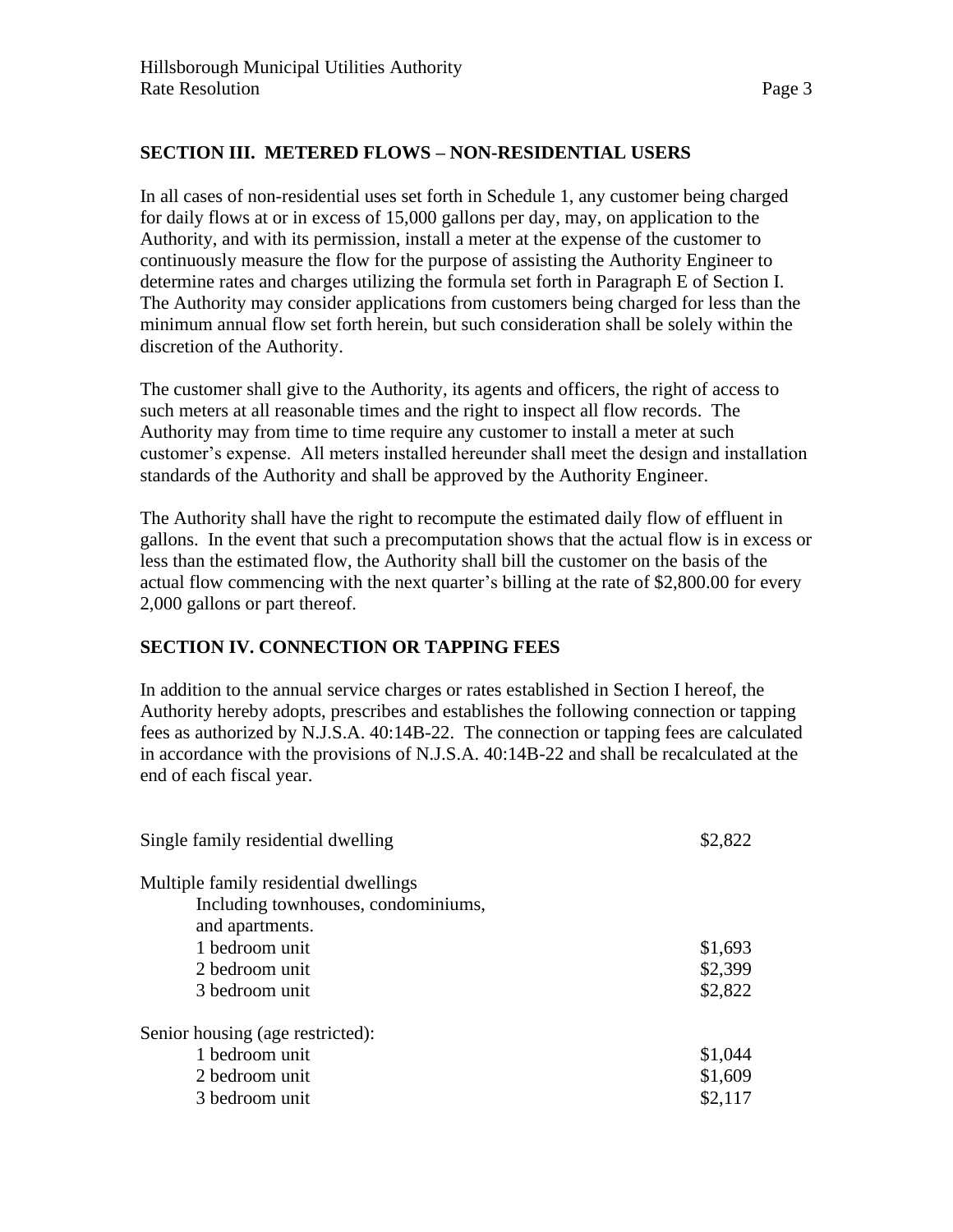| Assisted living facilities:                |        |
|--------------------------------------------|--------|
| Per bed                                    | \$941  |
|                                            |        |
| All other uses $-\text{charge}$ per gallon |        |
| of estimated average daily flow            | \$9.41 |

The estimated average daily flow shall be determined by the Authority on the basis of the factors specified in N.J.S.A. 40:B-22 and such other data and information made available to the Authority from its consulting engineer and the results of its other investigations and studies. Any such determination shall be filed with the Executive Director of the Authority and shall be available for public inspection. The charge may, if the Authority so shall determine, be in the nature of an estimated charge which shall be subject to revision after the installation or construction is completed. In no event shall the connection or tapping fee be reduced from the original charge.

As used in the above paragraph, the phrase "estimated average daily flow" shall be based on that consecutive period of three months which had the highest total flow within the first calendar year provided that there is no change in use.

#### **SECTION V. CHARGES FOR DISCHARGE OF STORM AND/OR DRAIN WATER**

Where the Authority determines that any customer, residential or nonresidential, is discharging a combination of sewerage and storm water or drainage water from any source into the lines of the Authority in excess of the estimated basic standard of 300 gallons per day for an EDU, the Authority shall determine the quantity of such excess and may charge such customer an additional connection or tapping fee at the rate of \$9.41 per gallon of estimated or actual daily flow which is in excess of the aforesaid basic standard. Such charge shall be in addition to the connection or tapping fee charged in Section IV of this Resolution and will be added to the billing of such customer for the next following quarter after such excess has been determined.

#### **SECTION VI. PAYMENT OF CHARGES**

- A. The aforesaid annual service charges as set forth in Section I hereof shall be payable in advance in quarterly installments as billed by the Authority.
- B. The connection or tapping fees established in Section IV hereof shall be due and payable to the Authority at or prior to the time of the issuance of a sewer connection permit by the Authority. In lieu thereof, however, the Authority may, in its discretion, and in written agreements with the party or parties involved, permit such payment to be paid in installments and with such terms and conditions as may seem proper to the Authority. The Authority may, in such a case, charge interest on the unpaid balance at a rate to be established by the Authority.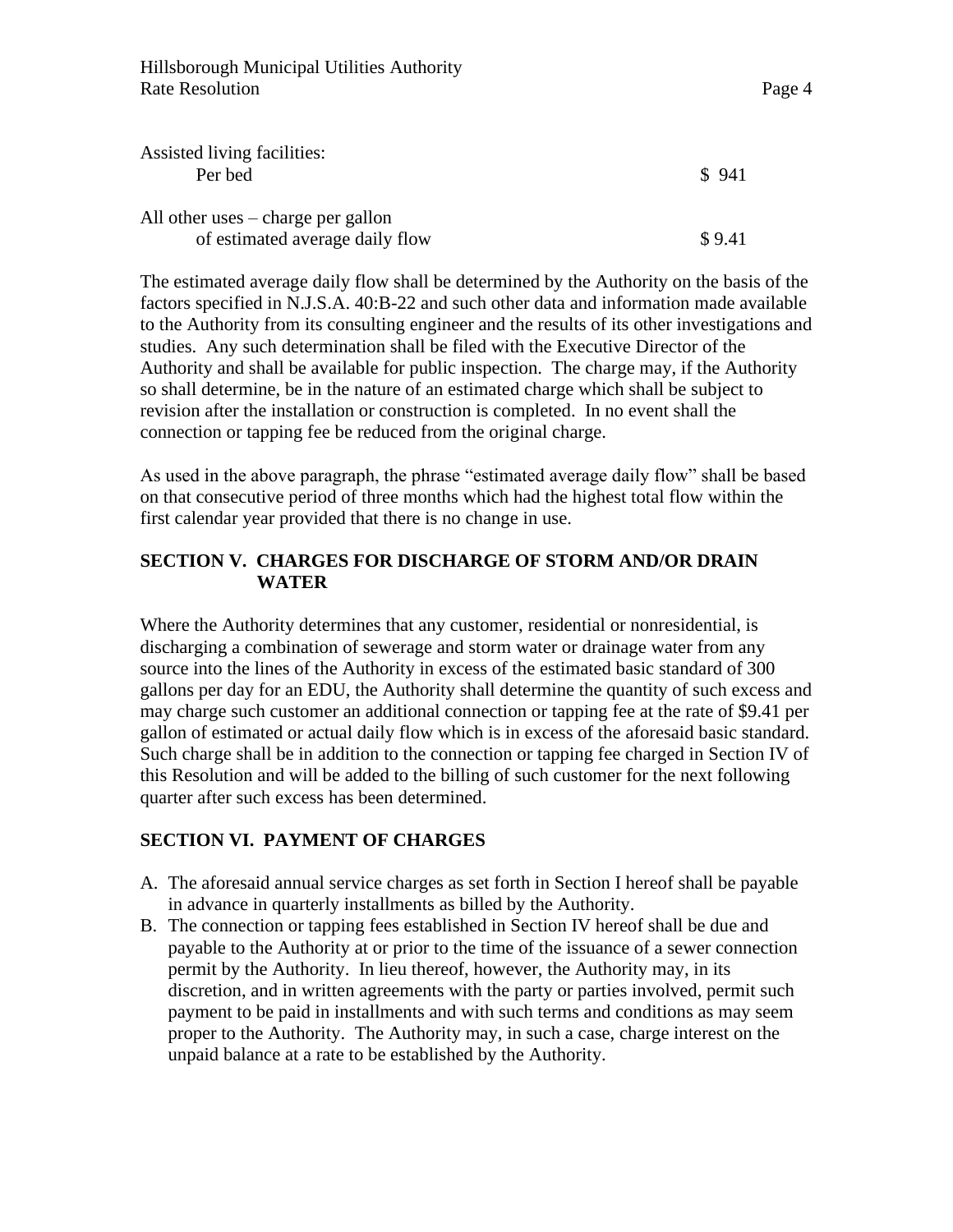#### **SECTION VII. REMEDIES FOR NON-PAYMENT**

- A. In the event a service charge of the Authority with regard to any parcel of real property shall not be paid as and when due, interest shall accrue and be due to the Authority on the unpaid balance at the rate of 1-1/2% per month until such service charge, and the interest thereon, shall be fully paid to the Authority.
- B. In addition to the interest authorized in A above, in the event that any service charge of the Authority with regard to any parcel of real property shall not be paid as and when due, the Authority may, in its discretion, enter upon such parcel and cause any connection or connections thereof leading directly or indirectly to or from the sewer system to be cut and shut off until such service charge and any subsequent service charge with regard to such parcel and all interest accrued thereon shall be fully paid to the Authority.
- C. The collector or other officer of the municipality charged by law with the duty of enforcing municipal liens on real property shall enforce, with and as any other municipal lien on real property in such municipality, all service charges and the lien thereof shown in any statement filed with him by the Authority pursuant to N.J.S.A. 40:14B-41 of the municipal utilities authorities law, L.1957, c.183, and shall pay over to the Authority the sums or a pro rata share of the sums realized upon such enforcement or upon liquidation of any property acquired by the municipality by virtue of such enforcement.
- D. In the event that any service charge of the Authority shall not be paid as and when due, the unpaid balance thereof and all interest accrued thereon, together with attorneys' fees and costs, may be recovered by the Authority in a civil action, and any lien on real property for such service charge and interest accrued thereon may be foreclosed or otherwise enforced by the municipal authority by action or suit in equity as for the foreclosure of mortgage on such real property.
- E. The words or phrase, "service charge" as used in this Section (Section VII) shall mean and include the annual charge imposed by Section I hereof and the connection or tapping fee imposed by Section IV hereof, and the rights and remedies of the Authority granted in these sections for the collection and enforcement of service charges shall be cumulative and concurrent as provided in N.J.S.A. 40:14B-47.
- F. The Authority shall have and its officers shall exercise all of the power and authority conferred upon it and them by the provisions of the municipal utilities authorities law, L.1957, c.183, N.J.S.A. 40:B-1 et seq. as amended and supplemented and by statutes in such case made and provided for the imposition of liens for unpaid bills and the collection thereof.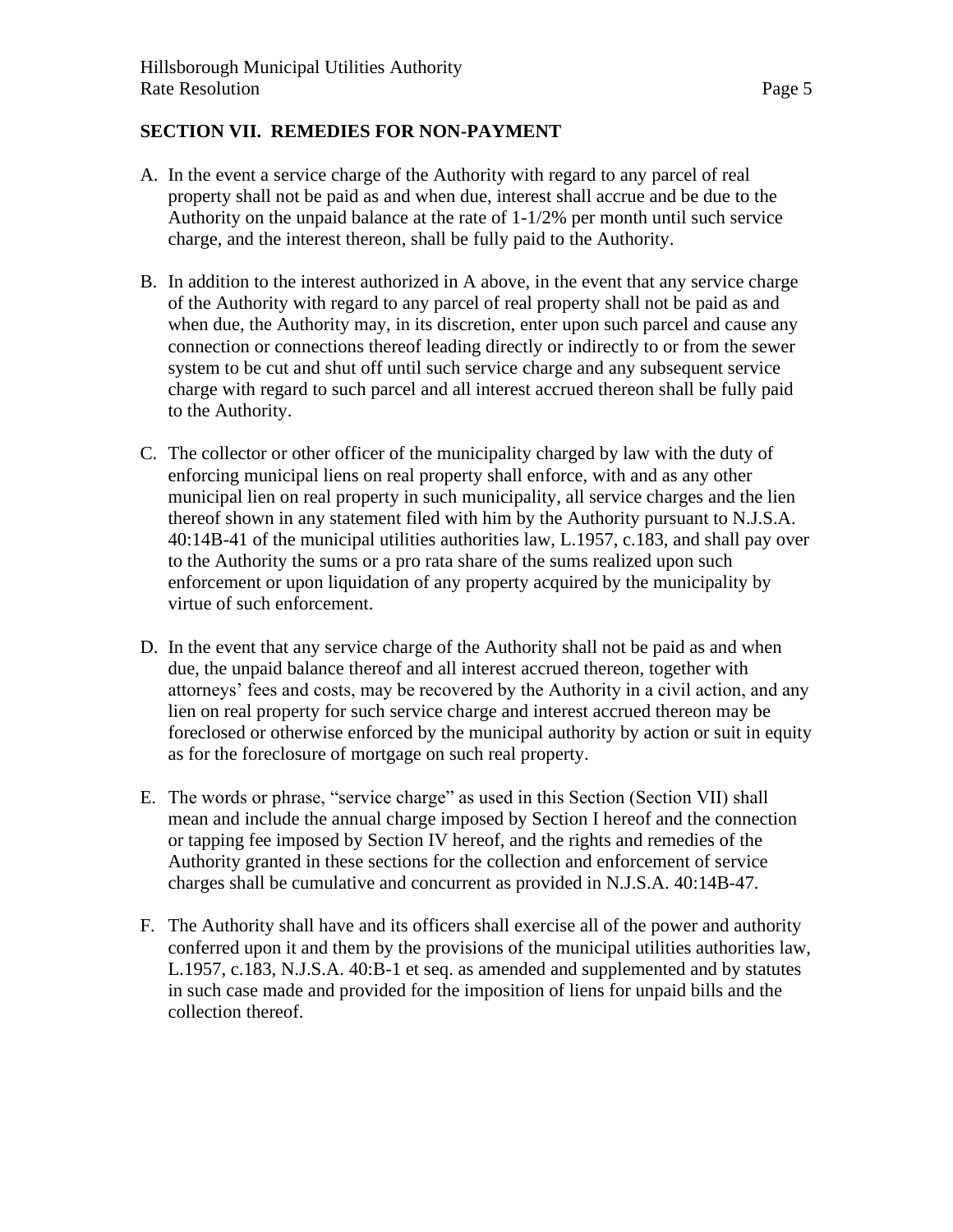#### **SECTION VIII. DEVELOPERS REIMBURSEMENT AGREEMENTS**

- A. It is lawful for the Authority to enter into any contract to rebate to any person, firm, association or corporation (herein, collectively, a "contractor") any such part or portion of any connection or tapping fee as the same is defined in Section IV hereof if:
	- 1. Such contractor shall have first constructed and conveyed to the Authority title to a trunk system, part of which was designed in excess of said contractor's needs and for service to other users of the system, and
	- 2. Such other users shall have connected to the Authority system and shall have paid their respective connection or tapping fee to the Authority pursuant to such connection, and
	- 3. The terms, conditions, schedule and amount of such rebate shall have first and previously been established by written agreement between the Authority and the contractor.
	- 4. Nothing in this Section, however, shall be deemed or construed to modify or waive, partially on in whole, the contractor's obligation to pay to the Authority its initial connection or tapping fees set forth in Section IV hereof.

#### **SECTION IX. NON-USE OF THE SEWER SYSTEM**

No deduction or credit on the annual sewer service charge shall be allowed by reason of non-use of the sewerage system for any part of a year with respect to premises required to be connected, directly, or indirectly, to the sanitary sewerage system of the Authority.

#### **SECTION X. PRIOR RATE RESOLUTIONS**

All prior rate resolutions of the Authority are hereby superseded by this resolution, but any charges due the Authority under such prior resolution or resolutions shall remain due and payable notwithstanding the adoption of this resolution.

#### **SECTION XI. SEVERABILITY**

In the event any section, subsection, paragraph, clause or provision of this resolution shall be adjudged unconstitutional, unlawful or to be ineffective in whole or in part, such judgment or invalidity of any section, subsection, paragraph, clause or provision of this resolution shall not be taken to affect or prejudice in any way the applicability or validity of such section, subsection, paragraph, clause or provision in any other instance or under any other circumstance.

#### THE TOWNSHIP OF HILLSBOROUGH MUNICIPAL UTILITIES AUTHORITY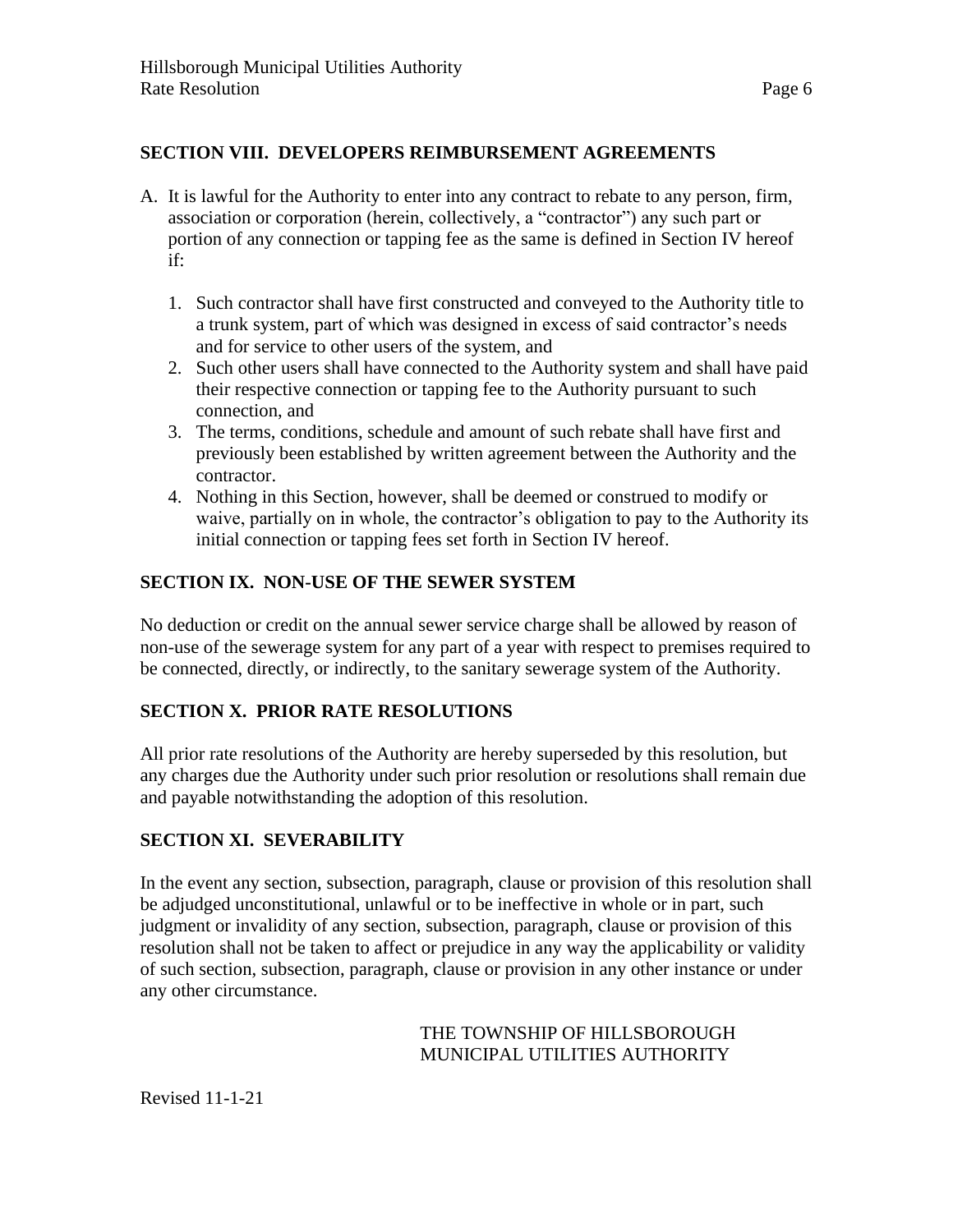| Type of Establishment                                                                                                                                                                                         | Measurement<br>Unit | <b>Gallons Per</b><br>Day |
|---------------------------------------------------------------------------------------------------------------------------------------------------------------------------------------------------------------|---------------------|---------------------------|
| Single family residential dwelling                                                                                                                                                                            | dwelling            | 300                       |
| Multiple family residential dwellings<br>including townhouses, condo-<br>miniums and apartments.                                                                                                              |                     |                           |
| 1 bedroom unit                                                                                                                                                                                                | dwelling            | 180                       |
| 2 bedroom unit                                                                                                                                                                                                | dwelling            | 255                       |
| 3 bedroom unit                                                                                                                                                                                                | dwelling            | 300                       |
| Senior (age restricted) housing:                                                                                                                                                                              |                     |                           |
| 1 bedroom unit                                                                                                                                                                                                | dwelling            | 110                       |
| 2 bedroom unit                                                                                                                                                                                                | dwelling            | 170                       |
| 3 bedroom unit                                                                                                                                                                                                | dwelling            | 225                       |
| Assisted living facilities *                                                                                                                                                                                  | bed                 | 100                       |
| Health care facilities: *                                                                                                                                                                                     |                     |                           |
| Hospitals                                                                                                                                                                                                     | bed                 | 175                       |
| Nursing or rehabilitation facilities                                                                                                                                                                          | bed                 | 125                       |
| Hotels, Motels*                                                                                                                                                                                               | bedroom             | 75                        |
| *The gallons per day for these facilities apply to<br>the beds or bedrooms only. Additional flows<br>will be calculated for kitchens, restaurants, bars,<br>laundries, etc. in accordance with Section I.(D). |                     |                           |
| Restaurants:                                                                                                                                                                                                  |                     |                           |
| full service                                                                                                                                                                                                  | seat                | 35                        |
| bar/cocktail lounges                                                                                                                                                                                          | seat                | 20                        |
| fast food                                                                                                                                                                                                     | seat                | 15                        |
| 24 hour service                                                                                                                                                                                               | seat                | 50                        |
| curb service/drive-in                                                                                                                                                                                         | car space           | 50                        |
| Catering/banquet hall                                                                                                                                                                                         | person              | 20                        |

## **SCHEDULE 1**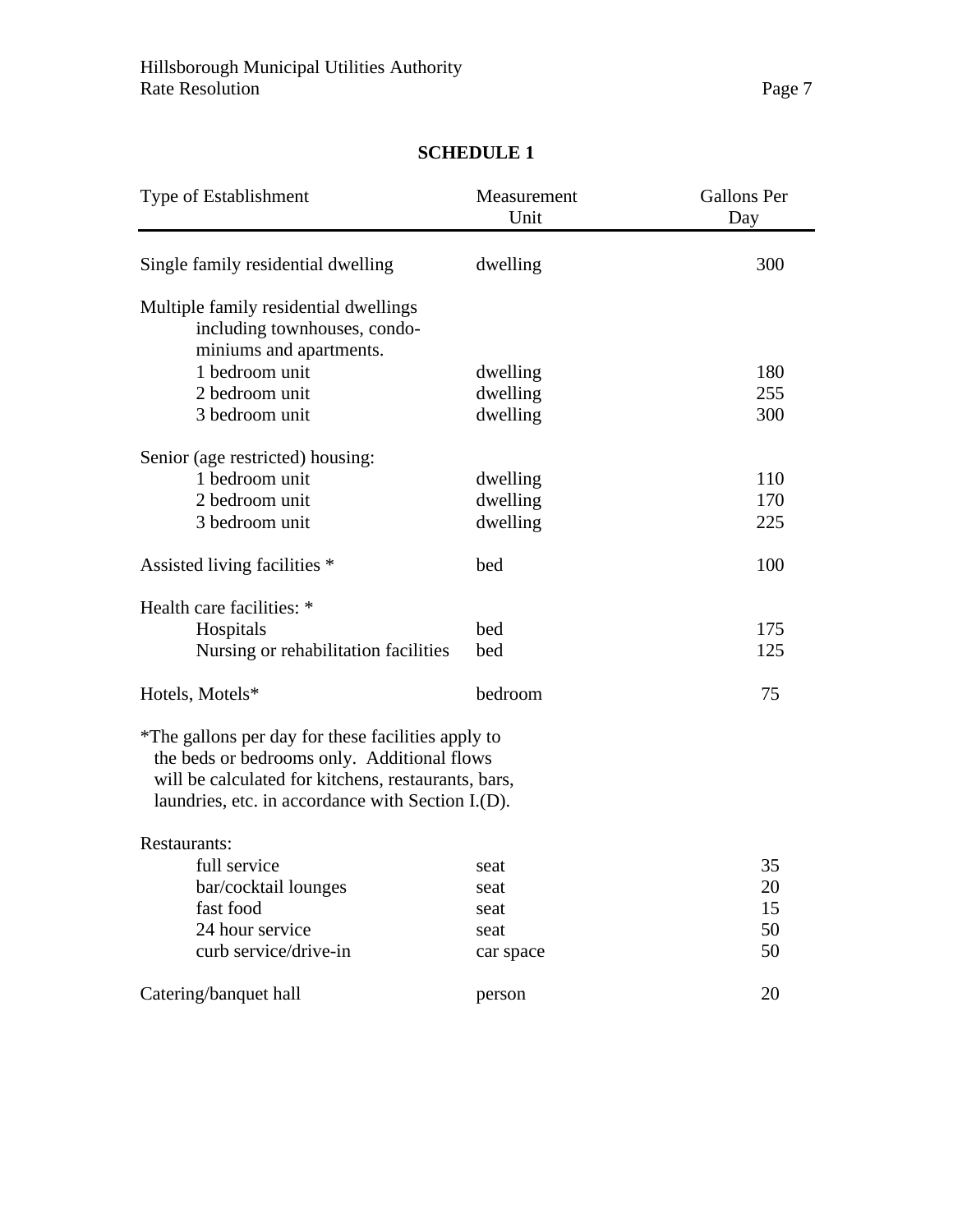| Type of Establishment                                        | Measurement<br>Unit | <b>Gallons</b> Per<br>Day |
|--------------------------------------------------------------|---------------------|---------------------------|
| Schools (includes staff):                                    |                     |                           |
| no shower or cafeteria                                       | student             | 10                        |
| with cafeteria                                               | student             | 15                        |
| with cafeteria and showers<br>with cafeteria, showers and    | student             | 20                        |
| laboratory                                                   | student             | 25                        |
| boarding                                                     | student             | 75                        |
| Churches (worship area only)                                 | seat                | 3                         |
| Clubs:                                                       |                     |                           |
| residential                                                  | member              | 75                        |
| non-residential                                              | member              | 35                        |
| tennis, racquetball                                          | per court per hour  | 80                        |
| Camps:                                                       |                     |                           |
| children's' residential                                      | bed                 | 50                        |
| day camps (no meals)                                         | person              | 15                        |
| parked mobile trailer site<br>campground/mobile recreational | site                | 200                       |
| vehicle/tent                                                 | site                | 100                       |
| Firehouses, rescue squad buildings                           | seat                | 3                         |
| <b>Theaters</b>                                              | seat                | 3                         |
| Dinner theaters                                              | seat                | 20                        |
| <b>Bowling alleys</b>                                        | alley               | 200                       |
| <b>Sports Stadiums</b>                                       | seat                | 3                         |
| Laundromats                                                  | machine             | 300                       |
| Automobile service stations                                  | filling position    | 125                       |
| with service bays                                            | bay                 | 50                        |
| with mini-market                                             | sq. ft.             | .100                      |

# **SCHEDULE 1 (CONT'D.)**